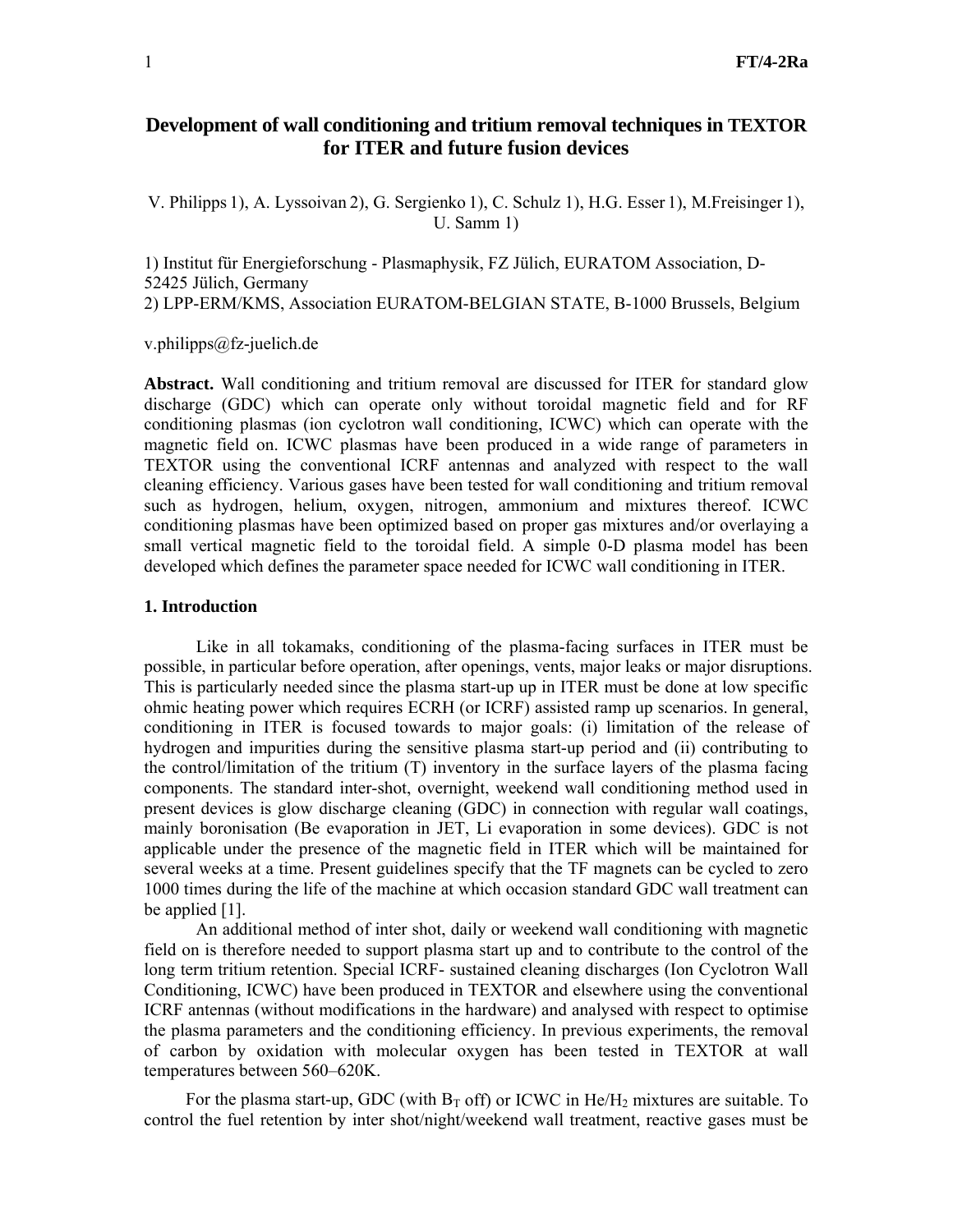used (such as oxygen, ammonium and others) in order to maximise the removal efficiency. Reactive gases de-condition the PFC surfaces for subsequent plasma start up, requiring thus the combined application of ICWC for fuel removal followed by wall conditioning. In TEXTOR, ICWC in pure and oxygen/helium mixtures has been analysed and first experiments with nitrogen- and ammonium hydrogen mixtures have been done.

### **2. Wall conditioning for plasma start up**

The amount of fuel particles in thermonuclear plasmas typically corresponds only to about a few monolayers on the surface of the entire wall at which scale technical surfaces are contaminated with adsorbents, like water, hydrocarbons or oxide layers. With plasma impact, these impurities are released (by sputtering, ion induced desorption, electron stimulated desorption, photodesorption or thermal evaporation), penetrate into the plasma increasing thereby the radiation loss which eventually lead to a radiative collapse or other instabilities in the plasma start up phase. After successful plasma start, plasma operation clean the plasma wetted surfaces, transporting the impurities to low flux/ shadowed areas or, for volatile species, to the external pumps. The plasma wetted areas are chemically very active to reabsorb volatile impurities in between plasma pulses which enter the torus via external leaks or from the finite vapour pressure of species adsorbed (like water) on low flux/ shadowed areas, contaminating the next plasma start up again. Disruptions can also release impurities  $(H<sub>2</sub>O)$ ,  $CO, C_xH_y$ ) from remote areas (by heating, particle or photon impact) which can also re-adsorb on the plasma wetted areas leading to start up difficulties in the following plasma pulse, explaining the need for wall conditioning after major disruptions. The adsorption of impurities on plasma cleaned surfaces has been analysed in TEXTOR following the partial pressures of impurities under the presence of external air leaks or by injection small amounts of  $O_2$  in between discharges or overnight. As seen in Fig 1, the  $O<sub>2</sub>$  partial pressure which establish in TEXTOR due to an air leak drops drastically after a plasma pulse after which it recovers slowly with time.



*Fig 1: Residual QMS signal of mass 4 (D2), mass 28 (CO+N2) and M32 (mainly O2) after plasma operation in TEXTOR under conditions with an air leak of about 2*×*10-4 mbarl/sec* 

*Fig 2: Time evolution of mass 32 (mainly*  $O_2$ *) and mass 28 (CO+N2) residual pressure signal after injection of the same amount of*  $O_2$  *in TEXTOR torus before (90716) and after the first plasma pulse (90717) in the morning* 

The drop is due to adsorption of  $O_2$  on surfaces cleaned by plasma operation pulse and the recovery of the  $O_2$  pressure corresponds to the saturation of the surface adsorption sites. Fig 2 shows the same behaviour by tracing the mass spectroscopic signals of  $O_2$  (M32) and CO (M28) after injection a small (but same) amount of  $O<sub>2</sub>$  just before the plasma operation in the morning and just after the first pulse. About 90% of the injected O of about  $2\times10^{17}$  O-atoms is adsorbed on the walls on activated surface sites created by the plasma operation.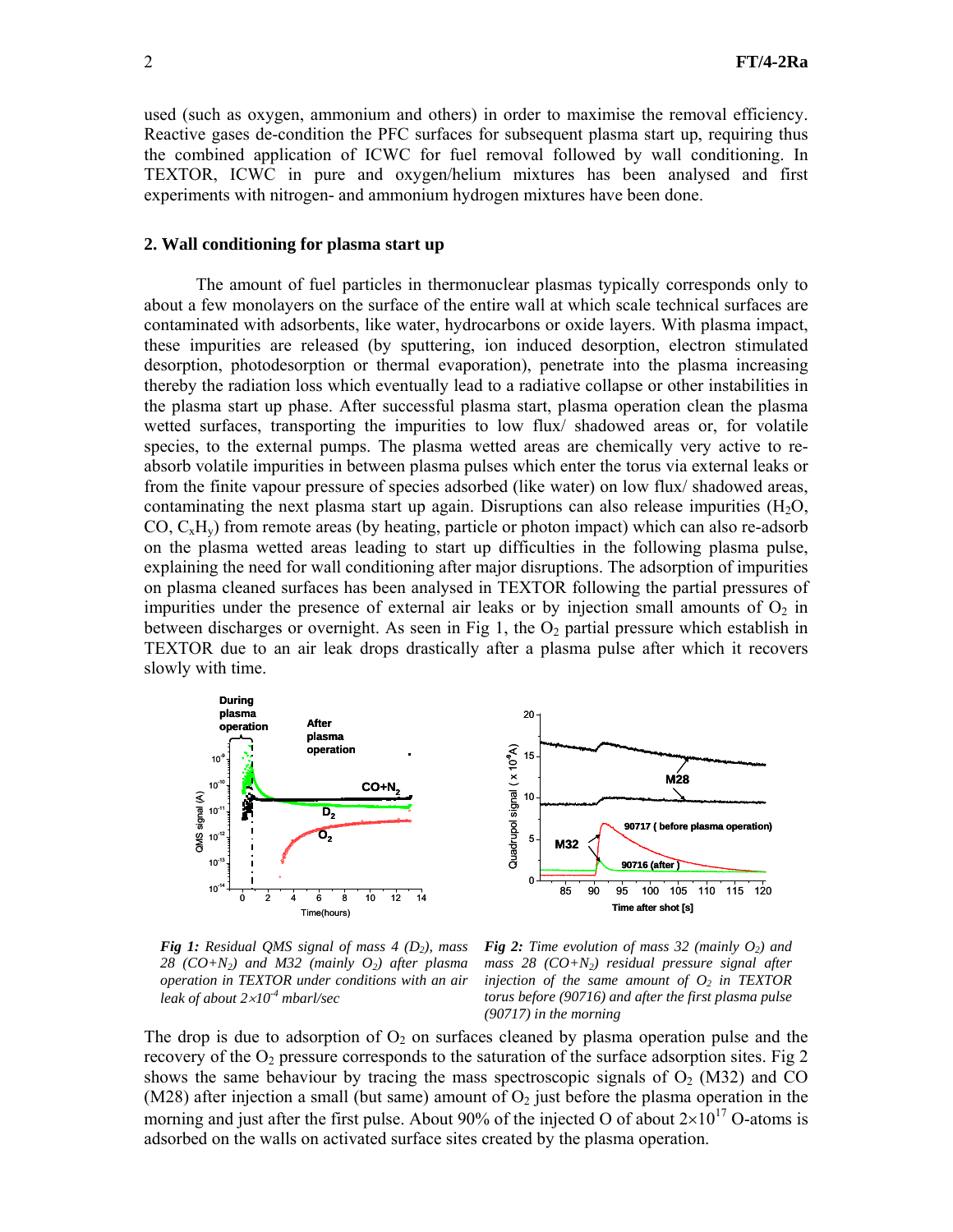To support plasma start up, GDC in He and  $H_2$  is commonly used which releases the nonvolatile impurities by sputtering and ion induced desorption transporting them to surface areas shadowed from GDC or by forming volatile products which are pumped out. During wall conditioning, impurity release and re-adsorption proceed simultaneously (as in normal plasma discharges), to clean the surfaces the impurity release on the plasma wetted areas must overcome the re-deposition. By changing conditions of the conditioning plasmas (e.g. by changing from GDC to ICWC plasmas) additional impurities from remote areas can be released which can shift the balance on the plasma wetted areas to deposition which appears then at first as plasma contamination rather then cleaning.

## **2.1. GDC wall treatment for tritium control**

In a low Z wall environment as foreseen for ITER  $(C, Be)$  the majority of fuel retention is by co-deposition of T with eroded wall material transported from erosion areas to deposition areas. Control of fuel retention by wall conditioning must reduce the retention on these deposition areas, while removal of the fuel retention from erosion areas will not contribute since the removed fuel will be filled up again in subsequent plasma shots. Fuel control by GDC must therefore erode the deposits thereby releasing the incorporated fuel. The direct ion induced desorption of fuel by GDC (isotope exchange) is restricted to a shallow surface layer. To remove fuel from carbon deposits, reactive gases must be used such as oxygen which is favourable since it erodes carbon with an erosion yield of about unity, more then 10 times faster than erosion by hydrogen plasma. Since oxygen also de-conditions the plasma facing surfaces, other reactive gases are presently under investigation such as  $N_2$ ,  $NH_3$ , see below.

The erosion of carbon deposits by oxygen glow has been analysed in TEXTOR [2] by GDC in pure  $O_2$  and He/ $O_2$  mixtures using 4 GDC antennas at a current of 6A acting on the TEXTOR wall area of about 35  $m^2$ . After an initial trapping of the injected oxygen, the particle balance showed a nearly completely ( $> 70\%$ ) transformation of  $O_2$  to CO and CO<sub>2</sub> which were pumped out removing thereby about 1.3 gC/hour. This must be compared with a carbon deposition rate of typically about 1 gC/operation day ( $\approx$  200sec of plasma) in TEXTOR. In ITER, however, the duty cycle will increase ( $\approx 30$  times) requiring long GDC in oxygen to remove the (carbon) deposits formed during operation to which the time needed for wall cleaning to recover plasma operation must be added. Plasma recovery was achieved in this case by long (weekend) GDC in  $H_2$  after which plasma operation recovered but with a significant higher O contamination, see e.g. Fig 3. So far, not enough (systematic) studies of wall cleaning for plasma recovery after oxygen treatment have been done in TEXTOR since boronisation was commonly used to quickly and successfully recover operation. No damage to any component inside TEXTOR has been recognised.

GDC cannot be applied in the presence of magnetic fields, as demonstrated in Fig 4 which shows the relative GDC current in dependence of an externally applied magnetic field on different positions in a toroidal vacuum chamber with a GDC operating from one anode fixed to one position (simulating tokamak conditions). Already at about 4mT, the GDC current at positions away from the antenna vanishes while the current concentrates more and more to the vicinity of the anode. This restricts GDC wall conditioning in ITER to the periods with  $B_T$  off and calls urgently for development of alternative conditioning methods which can be applied in the presence of magnetic fields.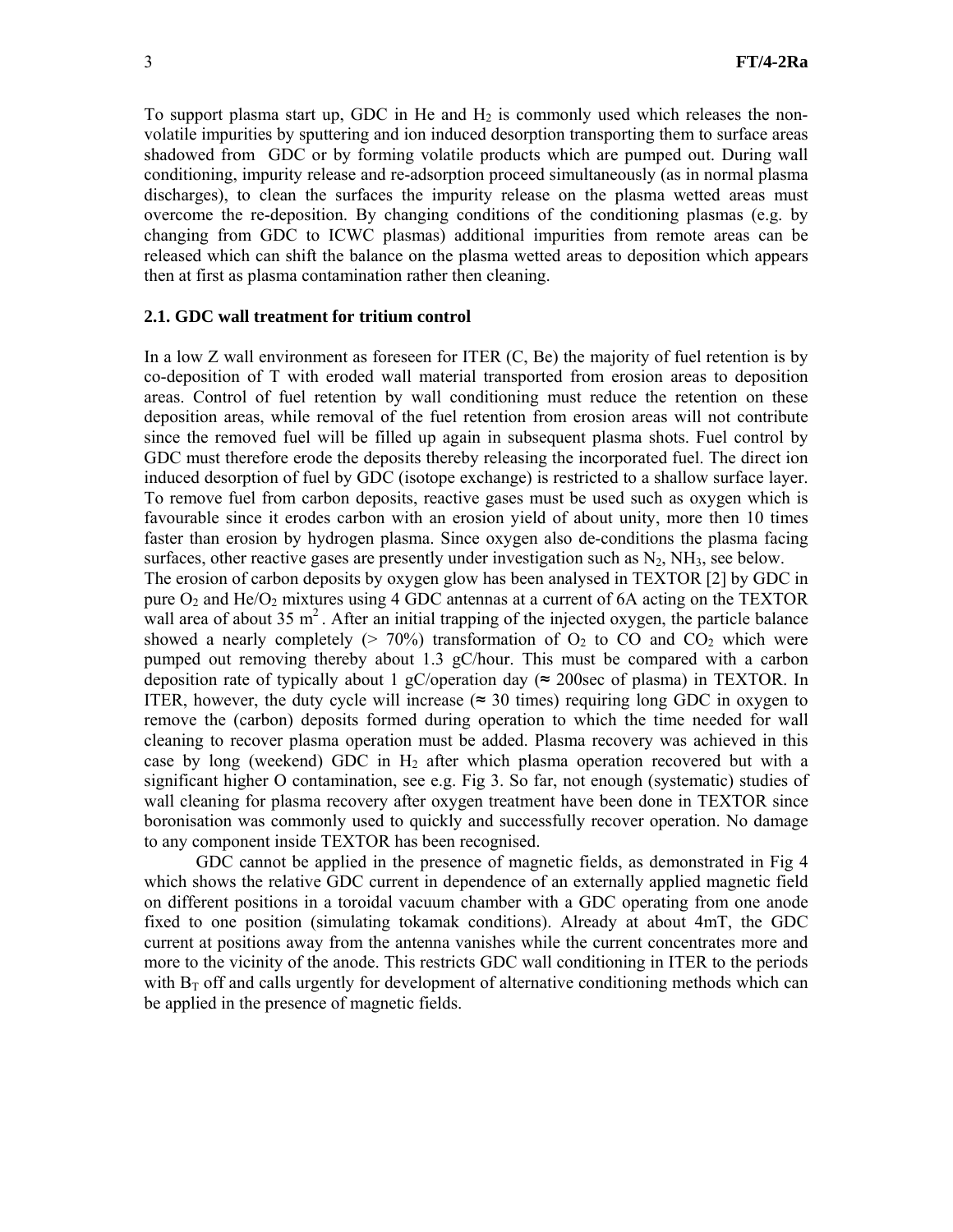

**Fig 3:**  $O/H\alpha$  signal ratio in ohmic shots before  $O_2$ *GDC , after H2 GDC cleaning and after boronisation*



**Fig 4:** *Local GDC current in a toroidal geometry with one fixed GDC antenna depending on external magnetic field*

#### **2.2. Fuel removal by oxygen gas injection**

GDC acts mainly on the plasma facing surfaces, quite uniformly over the plasma wetted wall area but does not penetrate into gaps or much to remote areas. Oxidation by molecular has thus been tested in TEXTOR which has been demonstrated in several laboratory experiments to remove redeposited carbon layers by forming  $CO$  and  $CO<sub>2</sub>$  leading to the release of hydrogen. Significant oxidation rates could be achieved in the temperature range between about 520 and 750 K, depending on the type of the carbon film or the carbon deposit [3]. At these temperatures, the carbon bulk material is not significantly attacked by the molecular oxygen. The main advantage is that all surfaces including hidden areas and gaps can be reached.

Molecular oxygen  $O_2$  was injected in TEXTOR [4] up to a total pressure between 0.007 and 0.32 mbar at wall temperatures ranging from 520 to 650 K. After an initial higher reaction rate the formation of CO and CO<sub>2</sub> was about  $2.5 \times 10^{18}$  CO+CO<sub>2</sub>/s at 0.25 mbar O<sub>2</sub>. This corresponds to a removal of 0.08 gC/hour, a factor of 15 below that during oxygen GDC as described above. In the pressure range investigated the reaction to CO was about linear in pressure whereas the formation rate of  $CO<sub>2</sub>$  increases with increasing pressure. With higher filling pressure the removal can be further increased but lab data show a tendency of saturation with pressure above about 100 mbar [5].

 A significant part of the injected oxygen was adsorbed on the TEXTOR walls, at the highest pressure of 0.32 mbar about 20 % of the injected oxygen within 2 h.

### **3. Ion cyclotron wall conditioning plasmas (ICWC)**

#### **3.1 Plasma production**

ICWC plasma production and characterization is described in detail in [6]. ICWC plasmas have been reliably produced in TEXTOR at any Bt (0.20−2.24 T) in various gases and a wide rage of gas pressures  $({\sim}10^{-3}-10^{-1}$  Pa) at the RF generator frequency of 29 MHz. The RF plasma density is in the range of  $\approx 5 \times 10^{16} - 3 \times 10^{18}$  m<sup>-3</sup> and about proportional to the injected RF power. Typical Te values are  $3-30$  eV and the ionization degree is low  $\leq 0.1$ . The antenna coupling (fraction of the generator power coupled by RF plasma) is typically only about ≈20−40%. Spectroscopy shows a quite uniform toroidal plasma distribution but significant poloidal inhomogeniteis. R&D has concentrated and is ongoing in TEXTOR to improve the antenna coupling and the plasma homogeneity with the following main results: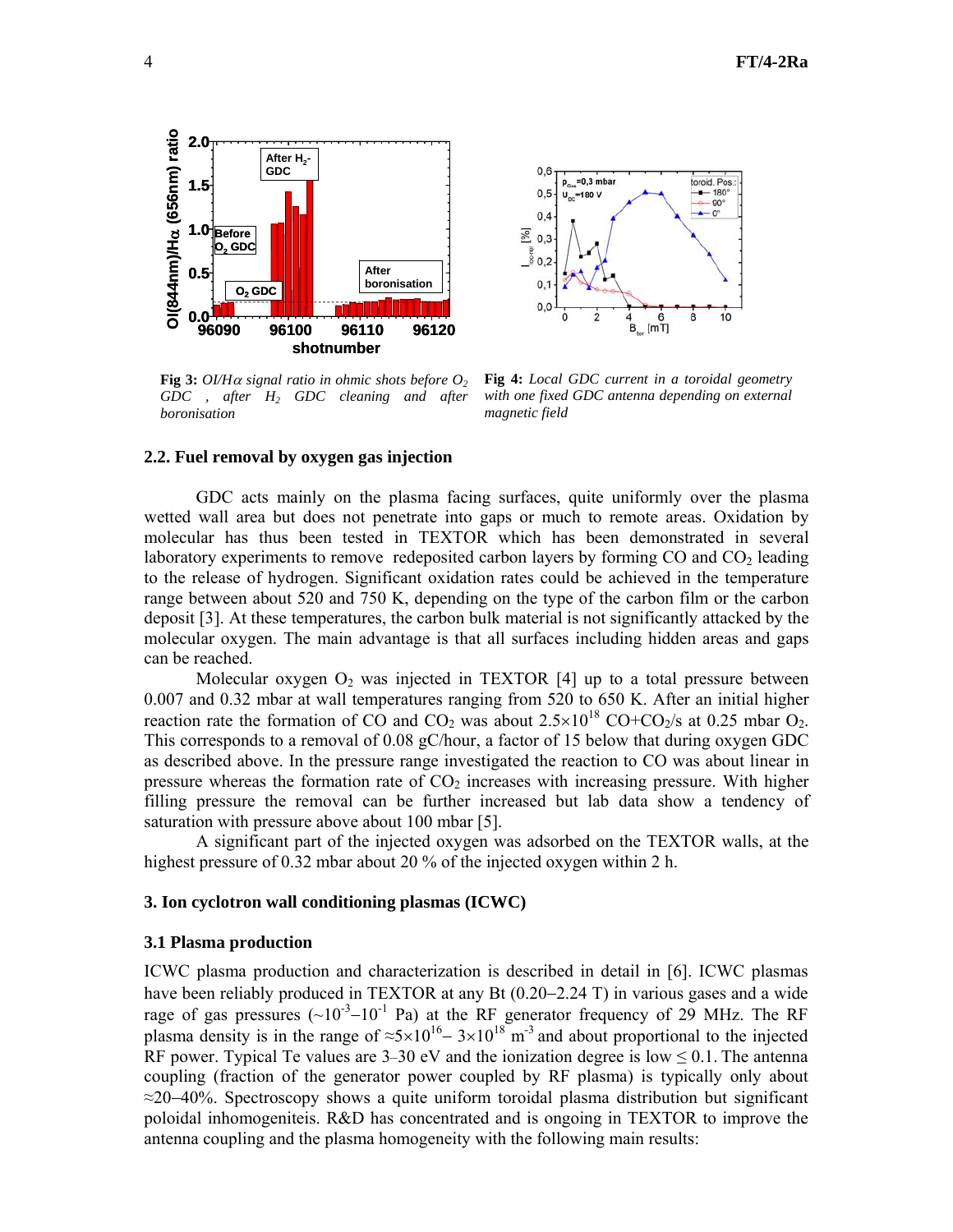- Lower  $B_T$  or higher frequency operation [7]
- ECRF pre-ionization/assistance for the ICRF plasma production [8]
- Mode conversion in plasmas with two ion species [7,9]
- Antenna "magnetic tilting" towards  $B_{tot} = B_T + B_V$  by superposing an additional vertical magnetic field  $B_V < B_T$  [10].

### **3.2. ICWC in H<sub>2</sub>, D<sub>2</sub> and He**

For the RF frequency of 29 MHz and a  $B<sub>T</sub>$  of 2.25 T the location of the ion cyclotron resonances for protons and deuterons,  $\omega = \omega_{\text{cH}} = 2\omega_{\text{cD}}$ , is inside the deuterium/hydrogen plasma at the low field antenna side at *r=*0.32 m of TEXTOR. There are no such resonances inside the plasmas at low (1.3 T) and high (2.5 T)  $B_T$ . However, the total amount of particles outgassed during the overall conditioning cycle of an ICWC pulse  $(\geq 140 \text{ s})$  showed an unexpectedly weak  $B_T$ -dependence in the range 1.3 T–2.5 T. The obtained result was probably related to weak ion cyclotron absorption in the presence of high hydrogen concentration ( $\geq$ 45%) at which the RF power was mainly absorbed by electrons ( $\geq$ 80%) [9].

To analyze and quantify the wall cleaning efficiency, the TEXTOR walls have been preloaded in a  $D_2$ +Ar GDC for 5 min and afterwards three identical ICWC discharges were performed to release Ar and D (by isotope exchange with H forming HD). At high  $B_T$  (2.25 T in Textor) best results have been obtained in  $He/H<sub>2</sub>$  mixtures (mode conversion scenario) at a RF power of about 100 kW. A continuous He flow of  $8.5\times10^{20}$  He/sec was injected and overlaid by a H<sub>2</sub> puff during the ICWC pulse feedback controlled with the neutral pressure at the antenna box  $(6\times10^{-4}$  mbar) to avoid the arcing in the antenna boxes resulting in the injection of about  $1.2\times10^{21}$  H-atoms in 5 sec. This resulted in overall removal rate of about  $1.5\times10^{19}$  D atoms/sec from the previously D-saturated TEXTOR walls. This absolute removal rate is about comparable with that obtained in *D2*-GDC for a hydrogen saturated wall, which however operates at lower power (few kW) and has a better spatial homogeneity. The wall area affected in He+H<sub>2</sub> mixture at 2.25 T compared with that at 0.2 T (at which the affected wall area was assumed to be more homogeneous) was about 50%, while the temporal decay of the hydrogen and impurity release (Ar) in consecutive shots indicated an affected wall area of about 25%. More analysis and optimization of the spatial homogeneity of such ICWC plasmas is subject of further research in TEXTOR.

## **3.3 ICWC in reactive gases**

#### **3.3.1. Oxygen**

Reliable and reproducible ICWC pulses with a duration of 3–8 sec were produced at B<sub>T</sub>=2.3 T in a continuous He flow of  $2\times10^{20}$  He/s to which molecular oxygen ( $\sim4\times10^{20}$ ) molecules/shot) was puffed during a period of  $\sim$ 4 s reaching typical parameters of n<sub>e</sub>= 4 –  $7.10^{16}$  cm<sup>-3</sup> and T<sub>e</sub>≈5–7 eV with an RF power of 50–90 kW from one or two antennas at 29 MHz. At first oxygen is absorbed in the walls onto walls but after a few ICWC pulses the wall is saturated. Practically no  $O_2$  could by detected the QMS during the ICWC pulse but mainly *CO* and *CO*2, confirmed by spectroscopy showing the presence of intense *CO* and *CO*<sup>+</sup> molecular bands and atomic lines *OI* (777nm, 845nm ) but no molecular oxygen bands. A strong adsorption of  $CO$  and  $CO<sub>2</sub>$  on the walls was also seen when the oxygen puffing was stopped prior the ICRF plasma and the  $CO$ ,  $CO<sub>2</sub>$  partial pressures dropped with a time constant much faster  $(1.5 - 2 s)$  and depending on the input ICRF power than the vacuum pump out time (16 s). A gas balance shows that up to 70% of injected oxygen was converted into *CO* and *CO*<sub>2</sub> in proportion of typically 4:1 totally about  $4.5 \times 10^{20}$  molecules per ICWC pulse (8 s plasma  $+ 135$  s pumping out) with most of the *CO* and *CO*<sub>2</sub> released after the ICRF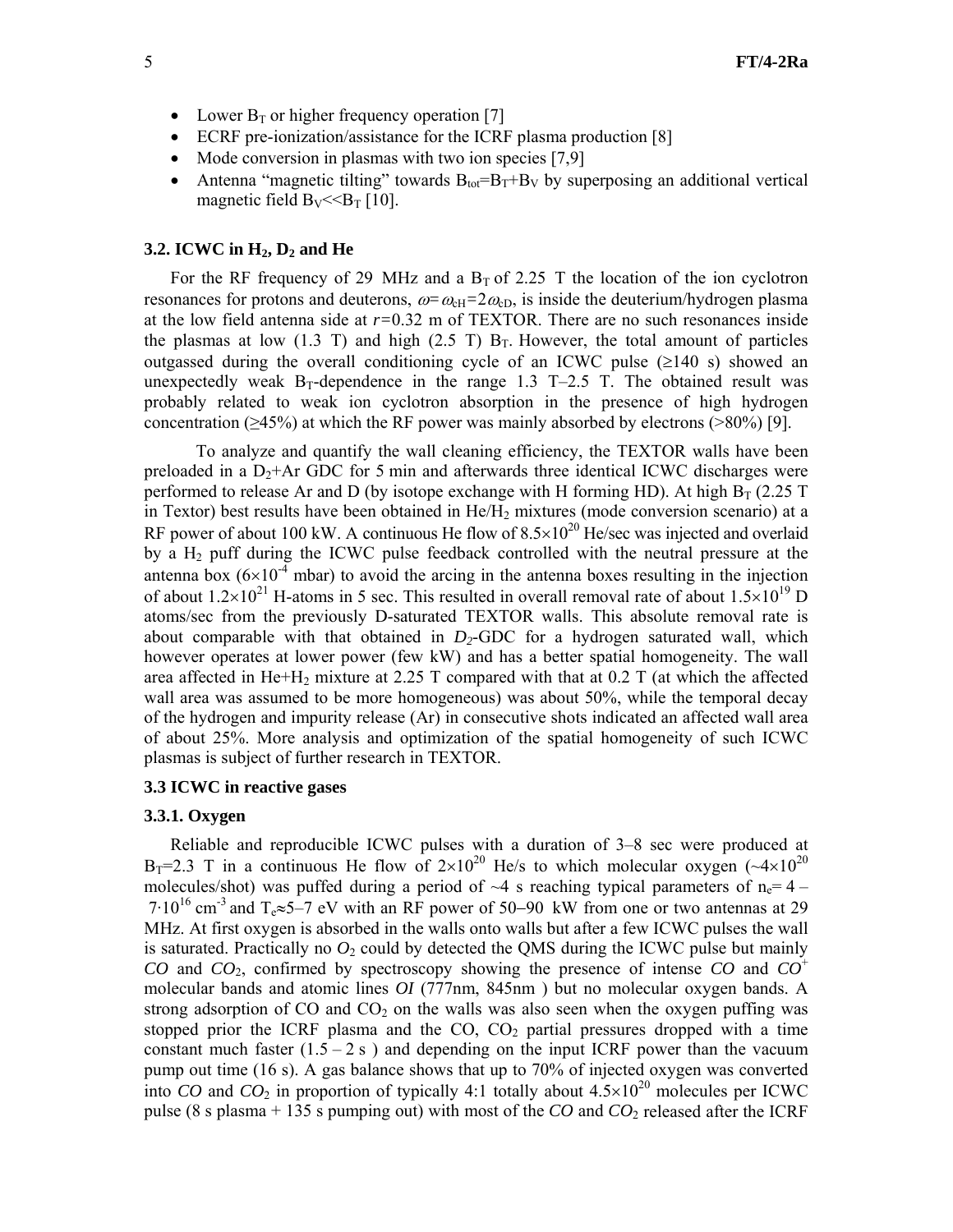

maximum neutral pressure in the antennae box (about  $5\times10^{-4}$  mbar) for arc-free operation.

plasma. The removal rate increased with higher  $O_2$  injection but was restricted by the

**Fig.: 5** *ICRF O-wall treatment for conditions with puffing 02 only during the ICWC plasma (a) and after the ICWC pulse (b)* 

This maximum pressure limits the CO production and thus C removal rate while GDC can operate at higher gas pressures. This has been partly improved by puffing  $O_2$  after the ICWC pulse with increasing injection rate showing a continuous conversion to CO but also a rising  $O_2$  neutral pressure. This is demonstrated in Fig 5.

# **3.3.1. Nitrogen**

A D<sub>2</sub> continuous flow of  $9.6 \times 10^{20}$  D<sub>2</sub>/sec was used and feedback controlled  $N_2$  gas was overlaid during the ICRF plasma. Even at the highest N<sub>2</sub> injection (≈10<sup>21</sup> N<sub>2</sub> molecules per pulse) which would rise the pressure to about  $2\times10^{-3}$  mbar without plasma the total pressure remained low  $(< 2 \times 10^{-4}$  mbar). The overall Ar

release was weak and the HD removal rate was a factor of about 6 smaller than in He+H<sub>2</sub>. The strong pressure drop during ICRF plasma in  $D_2 + N_2$  must result from the retention of nitrogen in the walls which must be stronger than that of  $O_2$ . No saturation of N retention in the TEXTOR walls has been observed in these experiments, opposite to the behavior of oxygen. Nitrogen can be stored in metallic surfaces, in graphite but may also react with boron layers remained after boronisations leading to the formation stable boron nitride compounds.

## **3.3.1. Ammonia**

Similarly, ICWC plasmas in Ammonia were created by feedback controlled NH<sub>3</sub> puffing (6–  $8\times10^{20}$  NH<sub>3</sub>/pulse) in plasmas created by continuous He ( $8\times10^{20}$  He/sec) or D<sub>2</sub> ( $10^{21}$  D<sub>2</sub>/sec) flows [11]. The total pressure increased



when ammonia gas was injected and the removed amount of Ar atoms was comparable with that of the He+H2. The maximum of the removal rates was reached at 17 s (He+NH<sub>3</sub>) and 12 s (D<sub>2</sub>+NH<sub>3</sub>) after the ignition of the discharge. A good spatial homogeneity was estimated of about 100% and  $70\%$  for He+NH<sub>3</sub> and  $D_2+NH_3$ respectively. It is speculated that the increase of the wall area was due to the effect of neutral ammonia radicals impinging more homogeneously on the TEXTOR wall than the ICWC plasma ions, but more work is needed to confirm this hypothesis. Fig 6 compares the Ar removal rates for different ICWC gas mixtures in TEXTOR.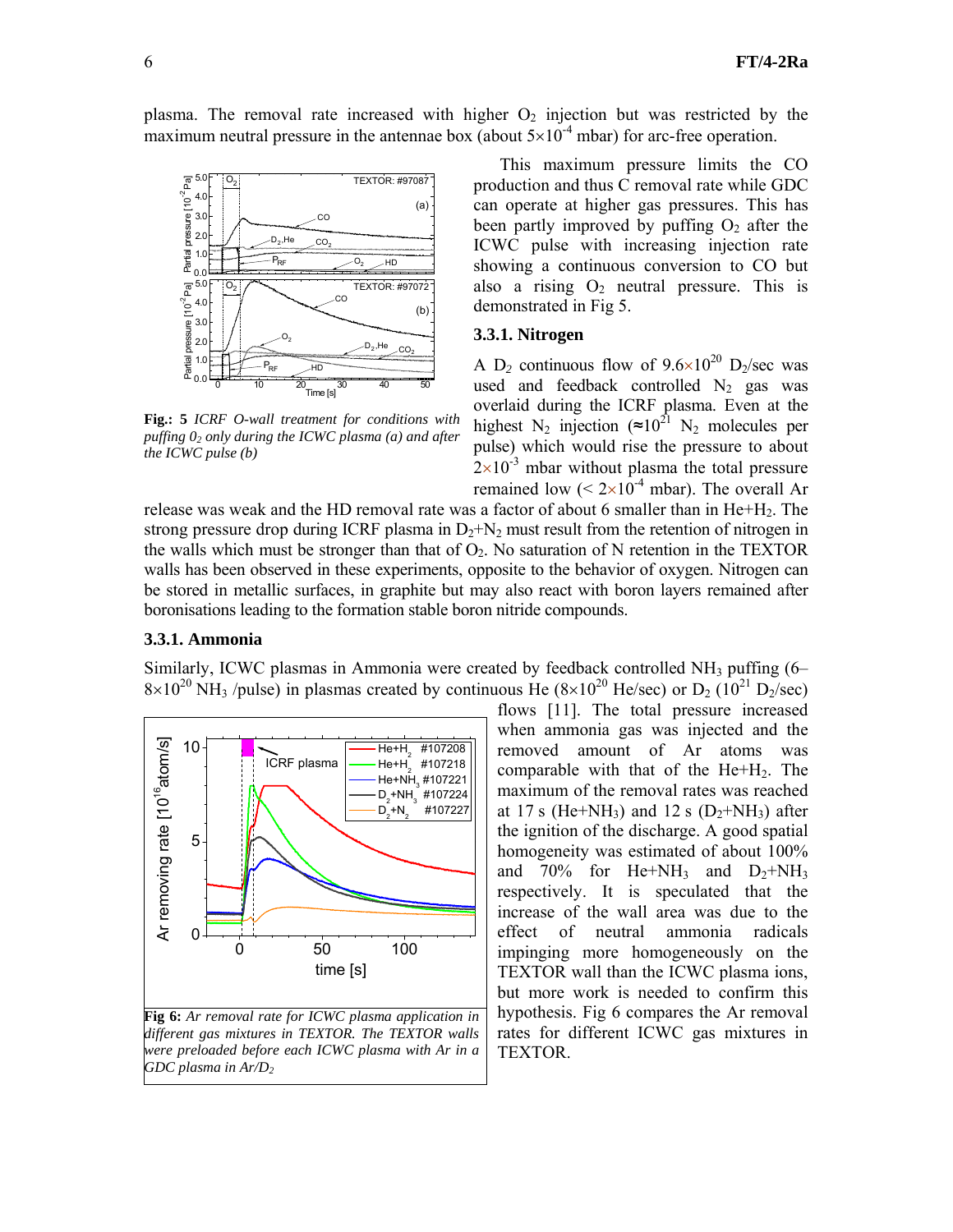### **4. ICWC application in ITER**

The ITER case ( $\bar{a}_{n} \approx 2.6$  m,  $R_0 = 6.2$  m, B<sub>T</sub>=5.3 T) has been modeled using a recently developed 0-D plasma code based on the electron collisional ionization with the updated reaction rates [6]. For the starting phase of wall conditioning in ITER, a high density case has been analysed predicting a weakly ionized ( $\gamma$  ≈1.4%) plasma at low temperature (T<sub>e</sub>≈1 eV) and low density  $(n_e \approx 4 \times 10^{11} \text{ cm}^{-3})$  with a low coupled power with the electrons ( $P_{\text{RF-}e} \approx 850 \text{ kW}$ ). With a coupling efficiency of about 50%, a relatively low power at the RF generator ( $P_{\text{RF-G}} \approx 1.7 \text{ MW}$ ) will be necessary. At reduced gas pressure  $(p_{H2} \approx 2 \times 10^{-2}$  Pa) and increased RF power ( $P_{RF-e}$ ) ≈3.4 MW, *P*RF-G≈6.8 MW) an increased ionization degree, <sup>γ</sup>*<sup>i</sup>* ≈16% is obtained. This regime would need a power density of about 3.5 MW in good agreement with a simple extrapolation from TEXTOR. This type of plasma leads also to a higher re-ionisation of released impurities which would reduce the removal efficiency which must be weighted, however, with the increase in wall fluxes at higher ionisation degree.

### **5. Summary**

GDC is a well proven technique to support plasma start up after openings or special events (like leaks) and is important for ITER. It can, however, not be applied with magnetic field on. To support plasma start up for standard conditions or more regular events like disruptions, and to contribute to the long term T inventory control, ICRF wall conditioning (ICWC) plasmas has been developed which could reliably be produced in reactive gas mixtures in different mixtures of hydrogen, deuterium, oxygen, nitrogen or ammonia in TEXTOR and elsewhere. A quite uniform toroidal plasma homogeneity has been found with, however, stronger poloidal asymmetries. In order to optimize the homogeneity, operation at mode conversion in RF plasmas with two ion species and/or overlaying a small vertical magnetic field has been proved to be effective, but more work is needed in this area. For standard wall cleaning, a mixture of H2/He is recommended while, to optimize the removal of carbon and tritium, a mixture of  $O<sub>2</sub>$  with He is the most effective scenario. The efficiency is mainly limited by the maximum pressure in the antenna box. Nitrogen-hydrogen and nitrogen-deuterium gas mixtures were found to be ineffective for wall cleaning under the wall conditions in TEXTOR due to strong nitrogen consumption by the wall. Ammonia containing gas mixtures were applied for the first time in TEXTOR with no drawback of the injected ammonia for the tokamak operation. A helium-ammonia gas mixture showed a better uniformity than ICWC in the helium-hydrogen mixtures.

### **References**

- [1] ITER Physics Basis ( many authors), *Nucl. Fus*., Vol 39, No 12, 1999
- [2] V. Philipps, G. Sergienko, A. Lyssoivan et al., *J. Nucl. Mater.* 363-365 (2007) 929-932
- [3] A.A. Haasz, S. Chiu, J.E. Pierre and Y.I. Gudimenko, *J. Vac. Sci. Technol.* A (1996) 184-191 and W. Wang, W. Jacob, J. Roth, *J. Nucl. Mater.* 245 (1997) 66
- [4] V. Philipps, H.G. Esser, J. von Seggern, et al., *J. Nucl. Mater.* 266-269 (1999) 386-391
- [5] J. Davis, 18<sup>th</sup> Conference on Plasma Surface Interactions (PSI), Toledo 2008, to be published in *J. Nucl. Mater.*
- [6] A.Lyssoivan et al., *Problems of Atomic Science and Technology* 1 (13) (2007) 30-34.
- [7] A. Lyssoivan, G. Sergienko, et al., 18<sup>th</sup> Conference on Plasma Surface Interactions (PSI), Toledo 2008, to be published in *J. Nucl. Mater.*
- [8] A. Lyssoivan, et al., 14<sup>th</sup> Topic. Conf. on Radio Frequency Power in Plasmas, Oxnard 2001,AIP 595 (2001) 146-149
- [9] A. Lyssoivan, et al., *J. Nucl. Mater.* 363-365 (2007) 1358-1363
- [10] A. Lyssoivan, et al., 22nd EPS Conf. Contr. Fusion and Plasma Phys., Bournemouth 1995*,* ECA,Vol.19C Part III (1995) 341-344